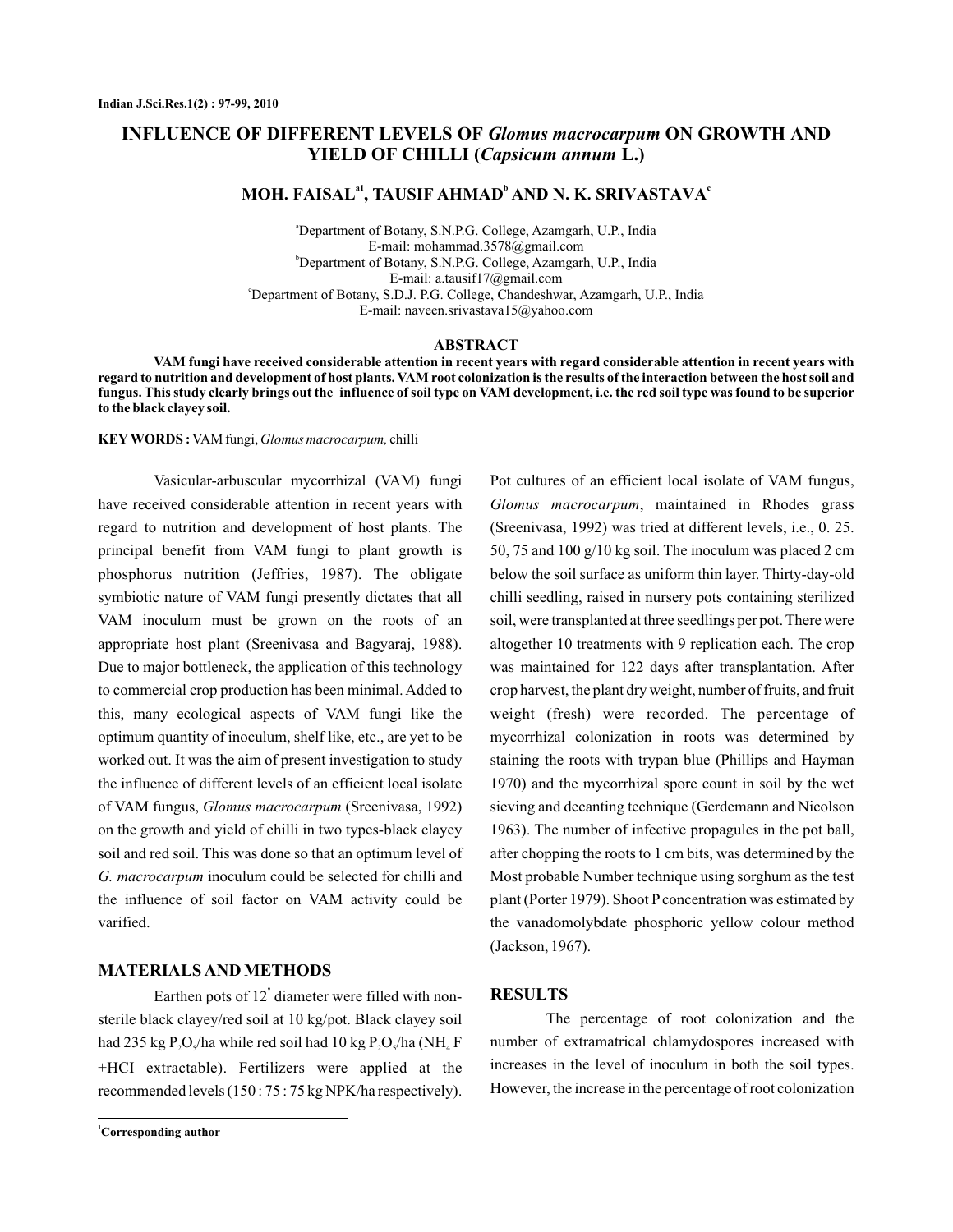beyond 50 g inoculum level was not significant (Table 1). The number of infective propagules also increased in the level of inoculum up to 75 g/10 kg soil, beyond which they remained practically constant in both the soil types (Table 1). Mycorrhizal parameters were better in the red soil when compared to the black clayey soil (Table 1). A similar trend was observed in plant characteristics-plant dry weight, number of chilli fruits, fruit weight and shoot P concentration-which increased with increases in the levels of inoculum in both the soil types. However, they were the highest in red soil when compared to the black clayey soil (Table 2). Increase in these parameters beyond 50 g inoculum level were not significant (Table 2).

# **CONCLUSION**

VAM root colonization is the result of the interaction between the host, soil, and fungus. Few scientists earlier reported host preference to VAM endophytes. This study clearly brings out the influence of soil type on VAM development, i.e., the red soil type was found to be superior to the black clayey soil, and 50 g/10 kg of soil can be used an optimum level of *G. macrocarpum* inoculum in chilli.

# **ACKNOWLEDGEMENT**

The authors with to thank Prof. Monica Basu, Department of Botany, University of Allahabad, Allahabad, for her untiring help and assistance in the preparation of the manuscript of this paper

Table 1: Effect of different levels of *Glomus macrocarpum* inoculum on the percentage of root colonization, **spore count, and the number of infective propagules in chilli (two soil types)**

| Level of<br>Glomus macrocarpum<br>inoculum<br>$(g/10 \text{ kg})$ | Root<br>colonization<br>$(\%)$ |           | Spore count<br>$(\text{per }50 \text{ g soil})$ |       | Number of infective<br>propagules/g pot<br>ball (number x $10^4$ /g) |       |  |
|-------------------------------------------------------------------|--------------------------------|-----------|-------------------------------------------------|-------|----------------------------------------------------------------------|-------|--|
|                                                                   | <b>BCS</b>                     | RS        | <b>BCS</b>                                      | RS    | <b>BCS</b>                                                           | RS    |  |
| $\theta$                                                          | 43                             | 41        | 122                                             | 130   | 0.074                                                                | 0.074 |  |
| 25                                                                | 78                             | 79        | 165                                             | 174   | 0.090                                                                | 0.092 |  |
| 50                                                                | 92                             | 91        | 350                                             | 391   | 0.100                                                                | 0.100 |  |
| 75                                                                | 93                             | 93        | 382                                             | 422   | 0.120                                                                | 0.120 |  |
| 100                                                               | 94                             | 93        | 446                                             | 460   | 0.120                                                                | 0.120 |  |
| VAM levels                                                        | 0.80                           | 2.30      | 10.20                                           | 28.50 | $\overline{\phantom{a}}$                                             | -     |  |
| Soil types                                                        | 0.51                           | <b>NS</b> | 6.50                                            | 18.00 | $\overline{\phantom{a}}$                                             |       |  |
| Interaction                                                       | 1.13                           | NS        | 14.50                                           | NS    | $\qquad \qquad \blacksquare$                                         |       |  |

BCS-black clayey soil; RS-red soil; NS-not significant; SEM  $\pm$  CD at 0.05

Table 2:Effect of different levels of *Glomus macrocarpum* on plant dry weight, number of fruits fruit weight, and **Shoot P concentration, in chilli (two soil types)**

| Level of<br>Glomus macrocarpum<br>Inoculum<br>$(g/10 \text{ kg})$ | Plant dry weight<br>$(g/\text{plant})$ |           | No. of chilli<br>fruits/plant |      | Fruit weight<br>$(g/\text{plant})$ |       | $(\%)$     | Shoot P<br>concentration |  |
|-------------------------------------------------------------------|----------------------------------------|-----------|-------------------------------|------|------------------------------------|-------|------------|--------------------------|--|
|                                                                   | <b>BCS</b>                             | <b>RS</b> | <b>BCS</b>                    | RS   | <b>BCS</b>                         | RS    | <b>BCS</b> | <b>RS</b>                |  |
| $\mathbf{0}$                                                      | 13.5                                   | 16.6      | 28                            | 28   | 61.0                               | 61.0  | 0.06       | 0.09                     |  |
| 25                                                                | 20.6                                   | 27.1      | 36                            | 39   | 90.0                               | 92.0  | 0.17       | 0.22                     |  |
| 50                                                                | 27.0                                   | 30.7      | 48                            | 51   | 110.0                              | 118.0 | 0.22       | 0.29                     |  |
| 75                                                                | 28.3                                   | 32.4      | 49                            | 52   | 111.0                              | 119.0 | 0.23       | 0.29                     |  |
| 100                                                               | 28.7                                   | 32.5      | 50                            | 53   | 112.0                              | 119.0 | 0.24       | 0.29                     |  |
| VAM levels                                                        | 1.32                                   | 3.88      | 1.67                          | 4.92 | 0.80                               | 2.35  | 0.01       | 0.038                    |  |
| Soil types                                                        | 0.83                                   | 2.45      | 1.06                          | NS   | 0.50                               | 1.48  | 0.01       | 0.024                    |  |
| Interaction                                                       | 1.86                                   | <b>NS</b> | 2.36                          | NS   | 1.12                               | 3.32  | 0.014      | NS                       |  |
|                                                                   |                                        |           |                               |      |                                    |       |            |                          |  |

BCS-black clayey soil; RS-red soil; NS-not significant; SEM  $\pm$  CD at 0.05